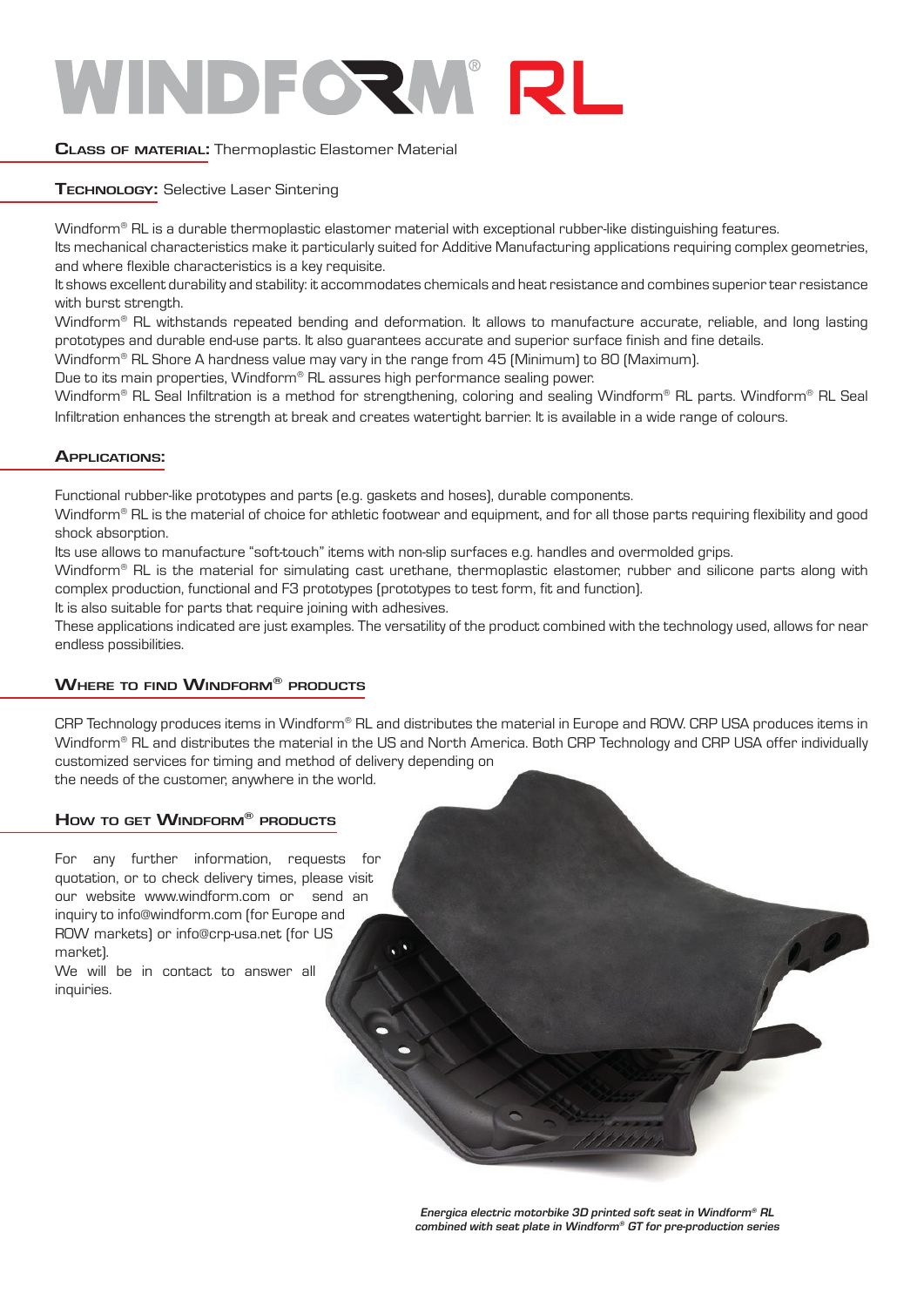| <b>WINDFORM® RL</b>          | <b>Test Method</b>    | <b>SI Unity</b>   | Windform <sup>®</sup> RL |
|------------------------------|-----------------------|-------------------|--------------------------|
| <b>GENERAL PROPERTIES</b>    |                       |                   |                          |
| Density                      |                       | g/cm <sup>3</sup> | 0,45                     |
| Particle size                |                       |                   | $100\% < 160$ microns    |
| Melting point                | <b>DSC</b>            | °C                | 190                      |
| <b>MECHANICAL PROPERTIES</b> |                       |                   |                          |
| Tensile Strength             | <b>UNI EN ISO 527</b> | Mpa               | $1,5 - 4,2$              |
| <b>Tensile Modulus</b>       | <b>UNI EN ISO 527</b> | Mpa               | $6,5 - 8,0$              |
| Elongation at break          | <b>UNI EN ISO 527</b> | $\%$              | 130 - 160                |
| <b>Shore A Hardness</b>      | <b>ASTM D2240</b>     |                   | $45 - 80$                |

**After Windform RL Seal infiltration : all values increases between 5% and 15%**

**Note: these are all indicative values.** Data was generated from the testing of parts produced with Windform® RL material under optimal processing conditions. **Standard Technical Details for Accuracy versus Tolerance:**

For parts up to 6" (150 mm) the standard tolerance is:  $+/-$  0.012 inches (0,3 mm) For parts more than 6'' (150 mm) the standard tolerance is: +/- 0.002 inches per inch (0,05 mm per 25 mm) Example: For a 9" (229 mm) part, the standard tolerance would be: +/- 0.018 inches (0,46 mm).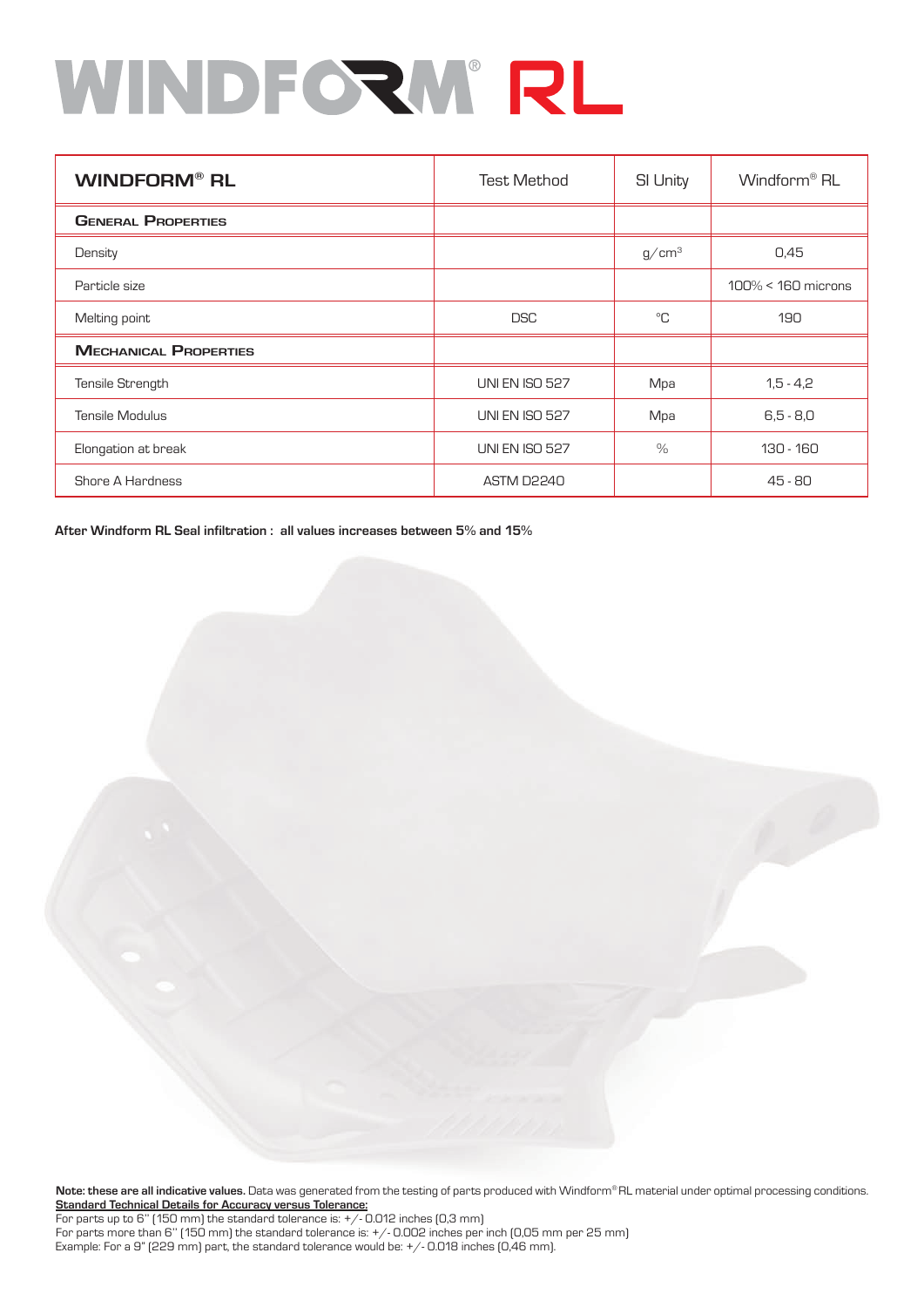| <b>WINDFORM® RL</b>          | <b>Test Method</b>    | US Unit           | Windform <sup>®</sup> RL |
|------------------------------|-----------------------|-------------------|--------------------------|
| <b>GENERAL PROPERTIES</b>    |                       |                   |                          |
| Density                      |                       | g/cm <sup>3</sup> | 0.45                     |
| Particle size                |                       |                   | $100\% < 160$ microns    |
| Melting point                | <b>DSC</b>            | °F                | 374                      |
| <b>MECHANICAL PROPERTIES</b> |                       |                   |                          |
| Tensile Strength             | <b>UNI EN ISO 527</b> | psi               | 217.55 - 609.16          |
| <b>Tensile Modulus</b>       | <b>UNI EN ISO 527</b> | psi               | 942.74 - 1160.30         |
| Elongation at break          | <b>UNI EN ISO 527</b> | $\frac{9}{6}$     | 130 - 160                |
| <b>Shore A Hardness</b>      | <b>ASTM D2240</b>     |                   | $45 - 80$                |

**After Windform RL Seal infiltration : all values increases between 5% and 15%**

**Note: these are all indicative values.** Data was generated from the testing of parts produced with Windform® RL material under optimal processing conditions. **Standard Technical Details for Accuracy versus Tolerance:** 

For parts up to 6" (150 mm) the standard tolerance is:  $+/-$  0.012 inches (0,3 mm) For parts more than 6'' (150 mm) the standard tolerance is: +/- 0.002 inches per inch (0,05 mm per 25 mm) Example: For a 9" (229 mm) part, the standard tolerance would be: +/- 0.018 inches (0,46 mm).